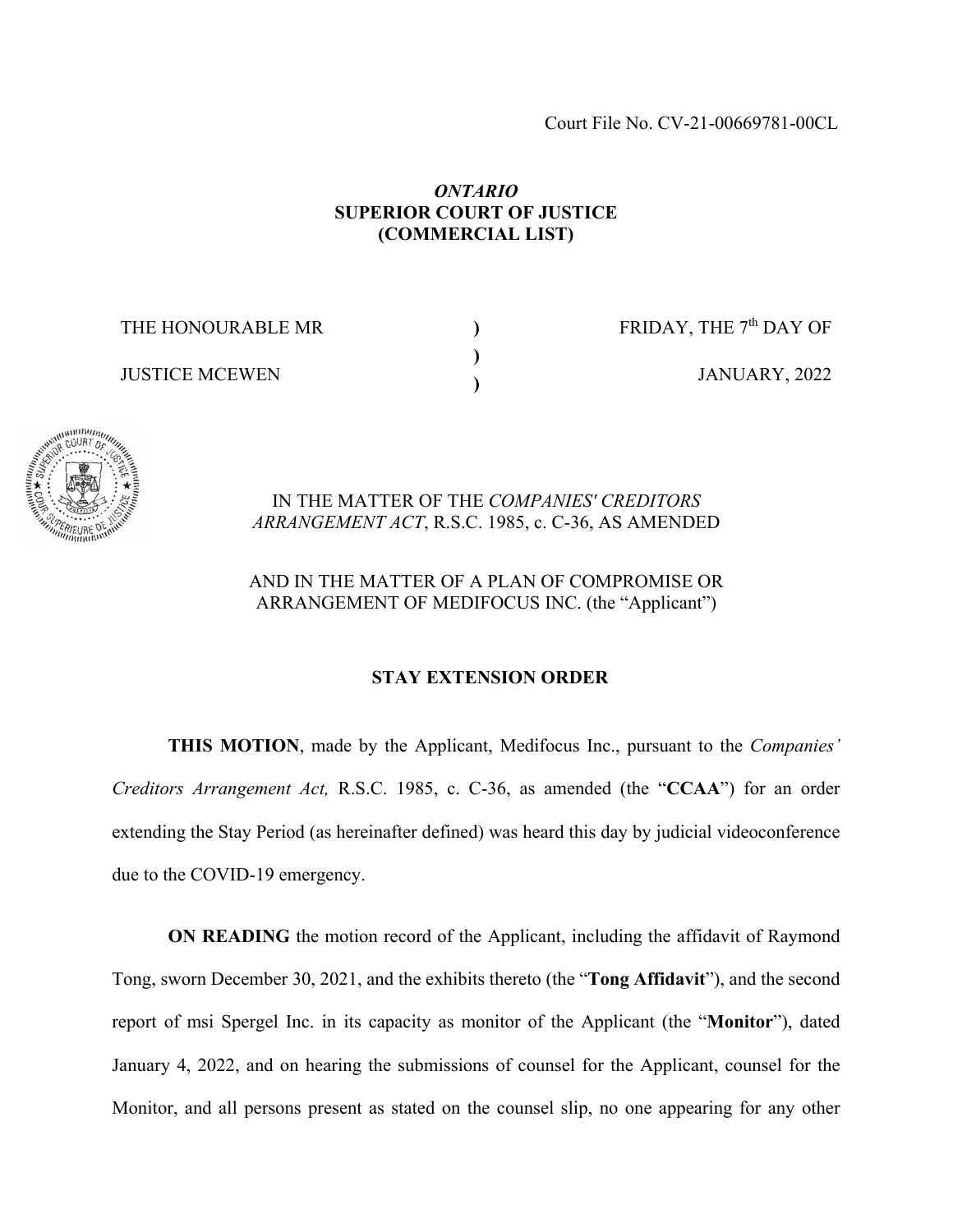person although properly served as appears from the affidavit of Christel Paul sworn December 31, 2021:

1. **THIS COURT ORDERS** that the time for service of the Notice of Motion and the Motion Record is hereby abridged and validated so that this Motion is properly returnable today and hereby dispenses with further service thereof.

2. **THIS COURT ORDERS** that the Stay Period, as defined in the Initial Order of Mr. Justice Cavanagh dated October 7, 2021 (the "**Stay Period**"), is hereby extended up to and including February 8, 2022.

3. **THIS COURT HEREBY REQUESTS** the aid and recognition of any court, tribunal, regulatory or administrative body, having jurisdiction in Canada or in the United States of America, to give effect to this Order and to assist the Applicant, the Monitor and their respective agents in carrying out the terms of this Order. All courts, tribunals, regulatory and administrative bodies are hereby respectfully requested to make such orders and to provide such assistance to the Monitor, as an officer of this Court, as may be necessary or desirable to give effect to this Order, to grant representative status to the Monitor in any foreign proceeding, or to assist the Monitor, the Applicant and their respective agents in carrying out the terms of this Order.

4. **THIS COURT ORDERS** that this Order and all of its provisions are effective as of 12:01 a.m. Eastern Standard/Daylight Time on the date of this Order and is enforceable without any need for entry and filing.

 $McE \nabla$